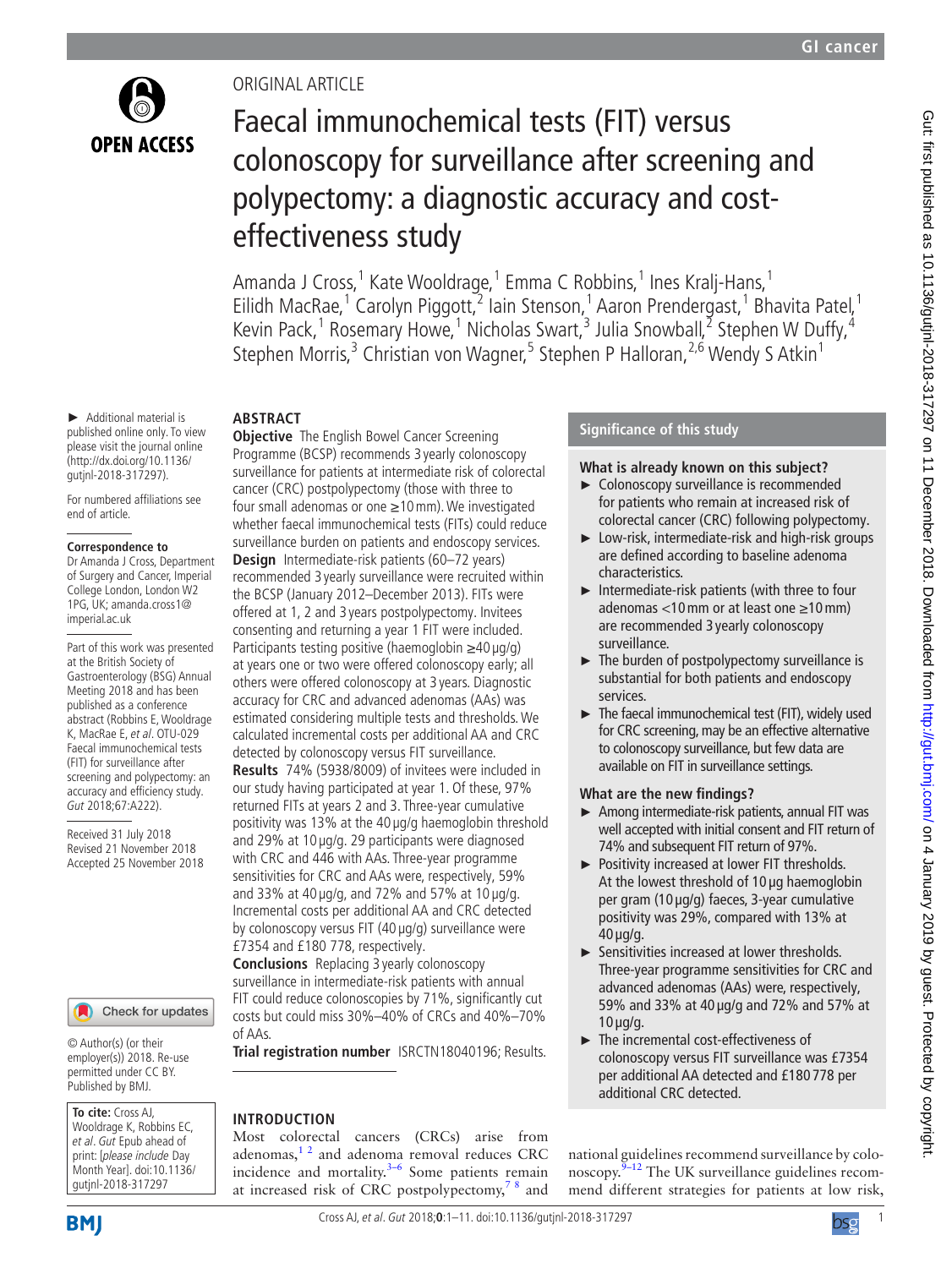### **Significance of this study**

**How might it impact on clinical practice in the foreseeable future?**

- ► Replacing 3 yearly colonoscopy surveillance in intermediaterisk patients with annual FIT could reduce numbers of colonoscopies by  $\geq$ 70% and produce significant cost savings.
- ► Annual FIT could, however, miss 30%–40% of CRCs and 40%–70% of AAs, depending on the threshold used.
- ► Further economic analyses and longer term studies are warranted to define a clear role for FIT in surveillance.

intermediate risk and high risk.<sup>[9](#page-9-3)</sup> Surveillance is not recommended for low-risk patients (with one to two adenomas <10mm), while 3yearly surveillance is recommended for intermediate-risk patients (with three to four adenomas <10mm or at least one  $\geq 10$  mm). High-risk patients (with five or more adenomas <10mm, or three or more adenomas with at least one ≥10mm) are recommended colonoscopy at 1year before commencing 3yearly surveillance.

Colonoscopy surveillance is associated with reduced CRC incidence<sup>[8](#page-9-4)</sup>; however, this procedure can have serious complications and be uncomfortable and anxiety inducing.<sup>13 14</sup> Colonoscopy surveillance places great demand on endoscopy services, accounting for  $20\%$  of colonoscopies in the UK.<sup>[15](#page-9-6)</sup> Further increases in endoscopy demand due to widespread implementation of CRC screening and higher rates of primary care referrals for suspected  $CRC^{16}$  give grounds for finding alternative surveillance methods.

The faecal immunochemical test (FIT) may be an alternative. Like the guaiac faecal occult blood test (gFOBT), FIT detects occult blood in faeces, although it detects globin rather than haem, making it more specific for human blood.<sup>17</sup> FIT is replacing gFOBT in CRC screening programmes because of its ease of use, increased uptake, quantitative analysis and greater sensitivity for advanced colorectal neoplasia  $(ACN).<sup>18 19</sup>$  The English Bowel Cancer Screening Programme (BCSP) is planning to introduce FIT in [20](#page-10-3)18.<sup>20</sup>

FIT has been extensively evaluated for screening, with sensitivity estimates of a single low-threshold FIT for CRC approaching 90%.<sup>21</sup> There are few studies on FIT for surveillance, and these reported sensitivities for CRC of 70%–100%, although they included patients attending surveillance for personal or family histories of CRC.<sup>22-27</sup> We therefore developed the 'FIT for Follow-Up' study to investigate the potential utility of FIT for postpolypectomy surveillance, looking specifically at patients deemed at intermediate-risk following screening within the BCSP. We focused on intermediate-risk patients as they account for most surveillance colonoscopies in the UK. $828$ Here we report the diagnostic accuracy of annual FIT for CRC and advanced adenomas (AAs) over 3years versus 3yearly colonoscopy, alongside estimates of cost-effectiveness.

#### **Methods**

## **Study design and participants**

Individuals aged 60–72 years were considered eligible if deemed at intermediate risk of CRC following colonoscopy performed <1year previously in the BCSP for a positive gFOBT and scheduled to undergo 3yearly colonoscopy surveillance. Individuals with >1baseline colonic examination were excluded to prevent overinvestigation from examinations performed early due to positive FIT.

Potentially eligible individuals were identified by National Health Service (NHS) Digital using the Bowel Cancer Screening System (BCSS). Information on these individuals was sent in encrypted form by NHS Digital to the BCSP Southern Hub, one of five BCSP hubs across England. The hubs send invitations, mail and process faecal occult blood tests and record test results for their regional population. Although all five hubs were involved in this study, the Southern Hub coordinated all of these functions using a bespoke electronic patient management system (PMS). Each hub is associated with screening centres; 64 screening centres were involved in this study.

From January 2012 to December 2013, the Southern Hub sent invitations to consecutive individuals meeting the eligibility criteria, together with a participant information sheet, consent form and FIT kit. The kit contained a FIT device (OC-AUTO Sampling Bottle 3, Eiken Chemical Co Ltd, Japan), instructions, a plastic zip-lock bag and a prepaid envelope to return the kit to the Southern Hub.

Individuals who consented and returned an analysable FIT were included. Kits received >10 days after sample collection were not accepted. Samples were refrigerated on receipt and analysed within 1week using the OC-Sensor DIANA analyser and new formulation sample buffer $29$  (Eiken Chemical Co Ltd, supplied by MAST Group Ltd, UK), according to manufacturer instructions. Results were entered on to the PMS. Repeat kits were dispatched to individuals who had lost theirs or had inadequate or spoilt samples.

We initially used a positivity threshold of  $20 \mu$ g haemoglobin per gram (µg/g) faeces. At this threshold, the positivity rate of the first 65 kits was 9.2%, higher than expected from the literature.<sup>30 31</sup> We were concerned that if this rate was sustained, too many participants would be offered early colonic examinations and no further FITs, putting pressure on endoscopy services and affecting our ability to model FIT performance at different thresholds. The threshold was therefore raised to  $40 \mu g/g$ . Of the six kits classed as positive using the  $20 \mu g/g$ threshold, three had readings below 40 µg/g. These were not retrospectively reclassified as negative following the threshold change.

Participants were offered FITs at 1, 2 and 3years postpolypectomy. Participants testing positive at years 1 or 2 were offered early colonic examination and no further FITs. Participants not attending the early examination were invited to the 3-year examination, as per UK guidelines.<sup>9</sup> Participants testing negative at years 1 or 2 were offered further FITs, as were those who did not complete their year 2 FIT. All participants offered a year 3 FIT were invited to the routine 3-year examination. Findings at colonic examination (early or 3year) were the reference standard against which we measured the diagnostic accuracy of FIT.

The default colonic examination was colonoscopy performed by accredited endoscopists, the 'gold-standard' for detection of colorectal lesions.[32](#page-10-8) CT colonography was an alternative for participants unfit for colonoscopy. Endoscopy findings were not known by those interpreting FIT results; however, endoscopists may have been aware when examinations were for positive FIT results.

#### **Data collection and management**

FIT results were reported as positive or negative to participants and their general practitioners. For participants testing positive at years 1 or 2, affiliated screening centres were informed of their participation in the study, positive FIT result and that they should be offered an early colonic examination. Early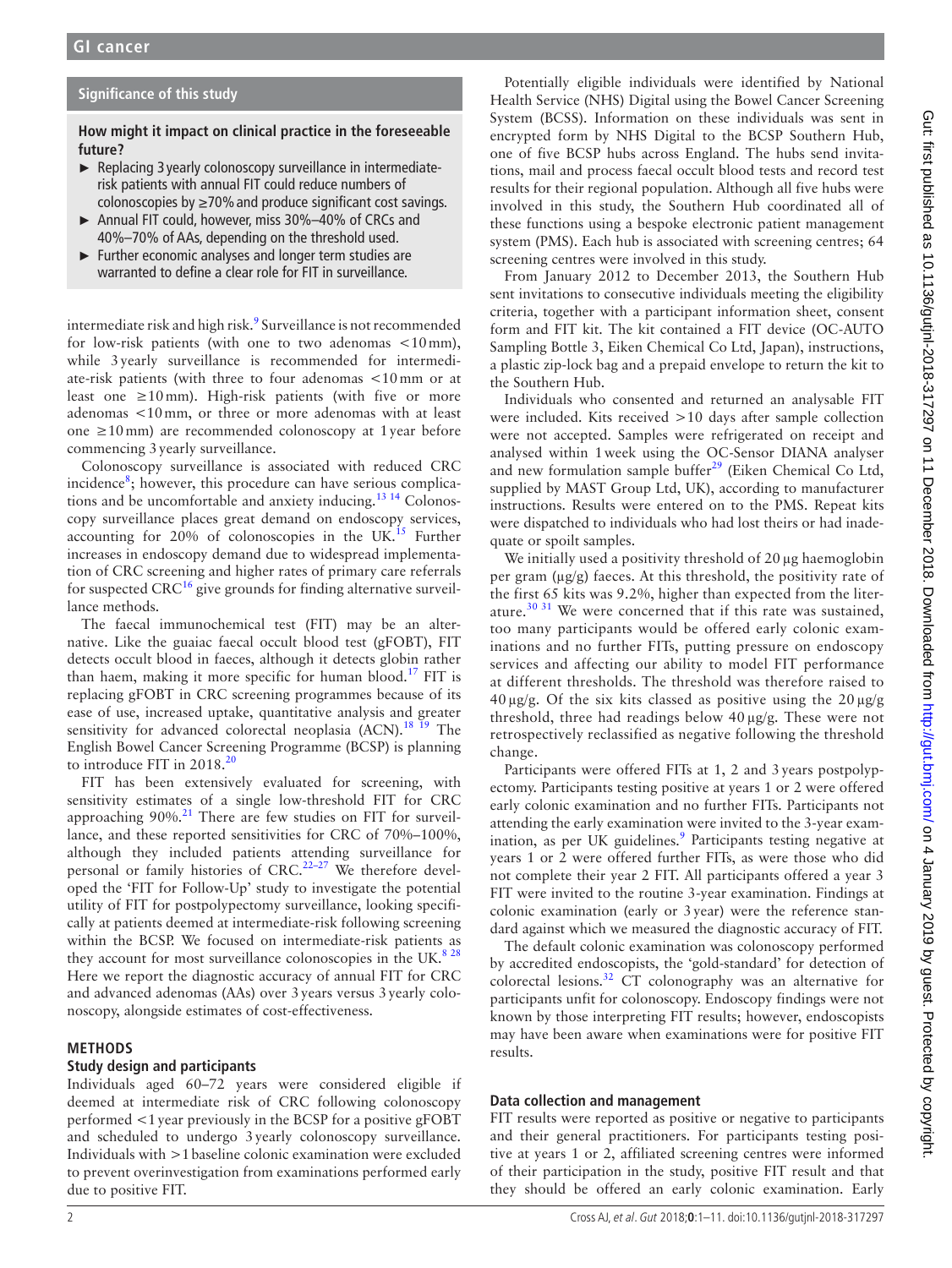examinations were organised by Specialist Screening Practitioners and administrators at the screening centres.

Colonic examination and pathology reports from early and 3-year examinations were obtained from screening centres. Patient, procedural and polyp data from these reports were entered on to the PMS using standard operating procedures. For some participants ( $n=28$ ), we could not obtain all reports from screening centres, and the BCSS was used as a supplementary data source. Some participants received examinations at hospitals outside the BCSP. When made aware of this, usually by participants contacting the BCSP, we attempted to retrieve the reports; reports for 42 participants were retrieved in this way.

Colonic examinations occurring between consent date and 18 months after scheduled 3-year examination were included. Participants with examinations known to be incomplete or have poor visualisation  $(n=32)$  were not included as having examinations performed, as we could not determine accurately whether colorectal lesions were present. Participants may have undergone a combination of colonic examinations or surgery; all procedures were considered when defining outcomes of CRC and AAs. Cancer diagnoses to the end of 2014 were obtained from the English cancer registry. Participants with no record of a colonic examination occurring during the study but found to have CRC in registry data (n=2) were included as having examinations with CRC detected.

Polyp size was defined by the largest diameter reported on colonic examination, pathology or surgical reports. Adenomas ≥10mm, with high-grade dysplasia, villous or tubulovillous histology were defined as AAs. We defined CRC sites by the International Classification of Diseases 10th revision, using codes C18–C20. We coded CRC morphologies using International Classification of Diseases for Oncology 2nd edition codes, including 8070/3, 8140/3, 8210/3, 8240/3, 8244/3, 8263/3, 8480/3 and 8481/3. We included all histological subtypes of CRC that arose in our dataset in our main analysis as surveillance programmes would ideally detect all cancers in the lower GI tract.

#### **Statistical analysis**

Our sample size calculation was based on an estimated relative sensitivity for ACN of three annual FITs versus 3yearly colonoscopy. Assuming an ACN prevalence of 2.5%, relative FIT sensitivity of 75% and 40% compliance with all tests, 72 cases, 2881 adherent participants and 8000 invitees were required to provide sensitivity estimates with 95% CIs within  $\pm 10\%$  and margin of error of  $\pm 10\%$ .

We calculated rates of FIT return and positivity and diagnostic yields of CRC and AAs in participants who underwent colonic examination following positive FIT. We analysed the sensitivity, specificity, positive predictive value (PPV) and negative predictive value (NPV) of FIT for CRC and AAs at the 40µg/g threshold. For the analyses of diagnostic accuracy for AAs, we excluded participants with CRC as we expected their inclusion would lead to biased estimates because FIT is more sensitive for CRC than AAs.<sup>[33](#page-10-9)</sup>

We estimated diagnostic accuracy at lower thresholds  $(10 \mu g/g,$  $20 \mu g/g$  and  $30 \mu g/g$ ) and with multiple tests, assuming that any ACN detected was present from year 1, remaining unchanged over successive years in the absence of colonic examination. Considering thresholds below 40µg/g, we assumed that participants with faecal haemoglobin levels above the particular threshold underwent hypothetical early examinations, which

detected what was actually found later on. Results from subsequent FITs were excluded from these analyses.

For analyses with multiple tests, we conducted cumulative test and programme analyses. For cumulative test analyses, participants were included if they completed the designated number of FITs (two for two-test analyses; three for three-test analyses) or tested positive with a previous FIT. All study participants were included in programme analyses; in two-test analyses, participants were 'positive' if they tested positive with either of their first two FITs, while in three-test analyses, participants were 'positive' if they tested positive with any FIT.

We conducted subgroup analyses by sex and age  $(\leq 65$  years and >65 years) at invitation date. In sensitivity analyses, we examined effects on diagnostic accuracy estimates of excluding non-adenocarcinomas (squamous cell carcinomas and neuroendocrine tumours); these are rare cancers that account for <5% of CRCs. $34\,35$  Further sensitivity analyses involved excluding participants with colonic examinations of unknown quality and those with IBD.

We assessed 3-year surveillance costs of annual FIT with colonoscopy in positive cases versus 3yearly colonoscopy, calculating total costs and mean costs per participant. Cost-effectiveness was presented as incremental costs per additional AA and CRC detected by colonoscopy versus FIT surveillance. We estimated the budget impact of replacing colonoscopy with FIT surveillance nationally over a screening cycle (supplementary material: Economic analysis of faecal immunochemical test versus colonoscopy surveillance).

Analyses were performed in Stata/IC V.13. The protocol is online. $36$ 

#### **Results**

There were 9851 potentially eligible individuals. Of these, we excluded 186 with multiple baseline examinations and 109 due to informed dissent, clinical reasons, death or emigration. An additional 1547 individuals were not invited as the sample size of 8000 had been met. In total, 8009 individuals were invited ([figure](#page-3-0) 1). The proportions of invitees aged  $\leq 65$  years and  $> 65$ years were, respectively, 49.3% and 50.7%; 34.7% were women ([table](#page-4-0) 1).

Of those invited, 2060 were not recruited: 2055 did not consent and five consented but did not return an analysable FIT. A further 11 were excluded due to withdrawal of consent, baseline CRC, baseline high-risk adenomas, prolonged baseline episode or symptomatic exam before year 1 [\(figure](#page-3-0) 1). Therefore, 5938 of 8009 (74.1%) invitees were recruited, having consented and returned an analysable FIT [\(table](#page-4-0) 1). Return of FIT was 97% at years 2 and 3 ([table](#page-4-1) 2). Participation was similar among men and women and across age groups (online [supple](https://dx.doi.org/10.1136/gutjnl-2018-317297)[mentary tables 1 and 2\)](https://dx.doi.org/10.1136/gutjnl-2018-317297).

FIT positivity decreased from 5.8% to 4.1% over years 1–3. Cumulative positivity over 3years was 13.2% ([table](#page-4-1) 2) and greater in men than women (14.7% vs 10.4%) and in participants aged >65 years than those  $\leq 65$  years (14.3% vs 12.1%) (online [supplementary tables 1 and 2](https://dx.doi.org/10.1136/gutjnl-2018-317297)).

Colonic examinations were performed at some time during the study in 5225 of 5938 (88.0%) participants, yielding CRC in 29 (0.6%) and AAs in 446 (8.5%) ([table](#page-4-1) 2). There were six participants with CRC and AAs. Of the 29 CRCs, 15 were proximal and 14 distal to the splenic flexure, and 26 were adenocarcinomas. Of the 26 CRCs with stage information, 10 were stage III or IV (online [supplementary table 3](https://dx.doi.org/10.1136/gutjnl-2018-317297)).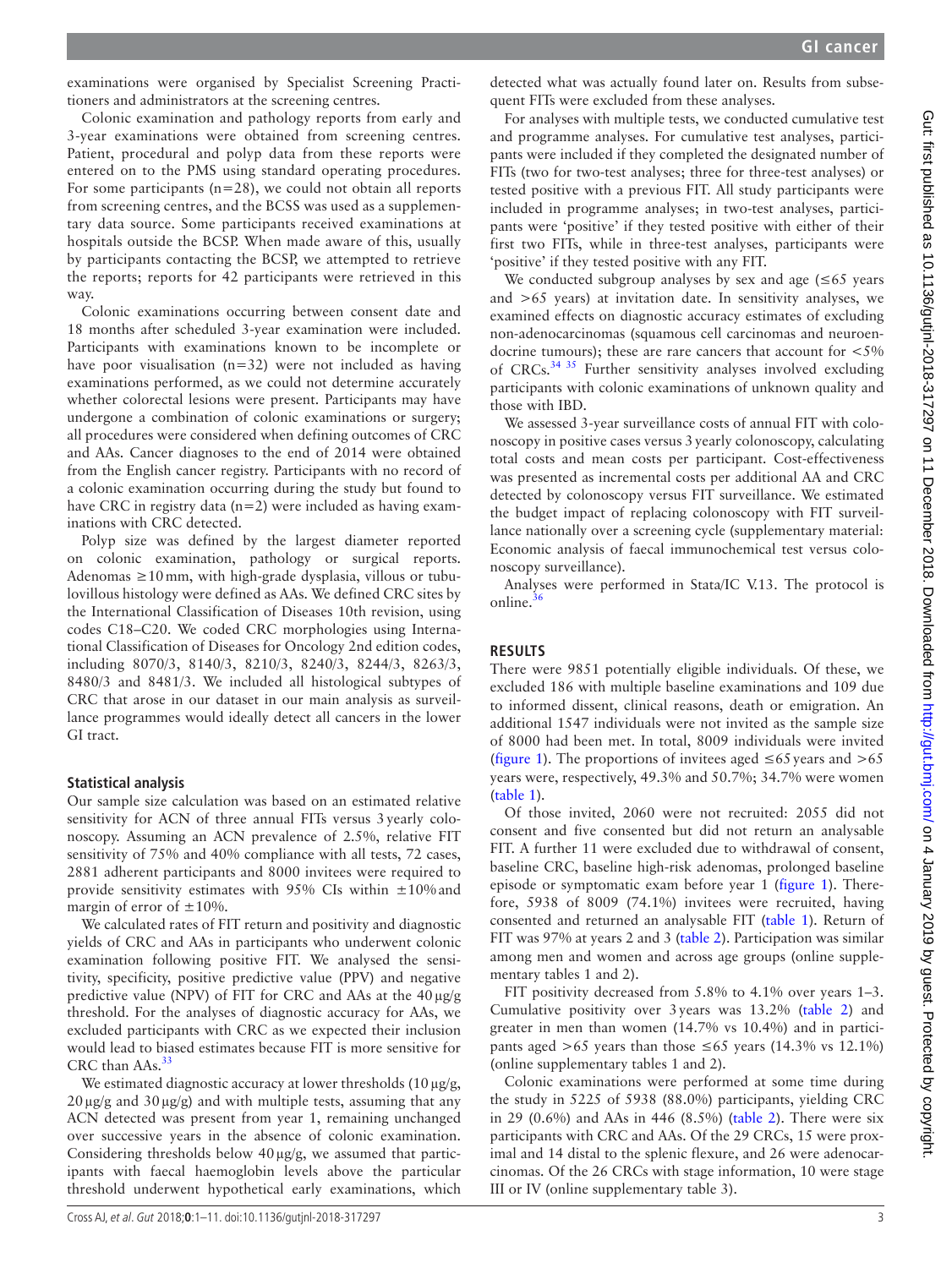

<span id="page-3-0"></span>**Figure 1** Participant flow diagram from invitation through to year 3 colonic examination. \*Two hundred and ninety-five potentially eligible individuals were not invited as they were excluded after the eligibility assessment (186 in order to prevent over-investigation as they had already undergone more than one colonoscopy and 109 due to informed dissent, clinical reasons, death or emigration) and a further 1547 individuals were not invited as the sample size of 8000 had already been met.†Two thousand and fifty-five individuals were not recruited due to lack of consent; one consented but did not return their FIT; and four consented but returned a FIT that could not be analysed. AAs, advanced adenomas; CRC, colorectal cancer; FIT, faecal immunochemical test; gFOBT, guaiac faecal occult blood test.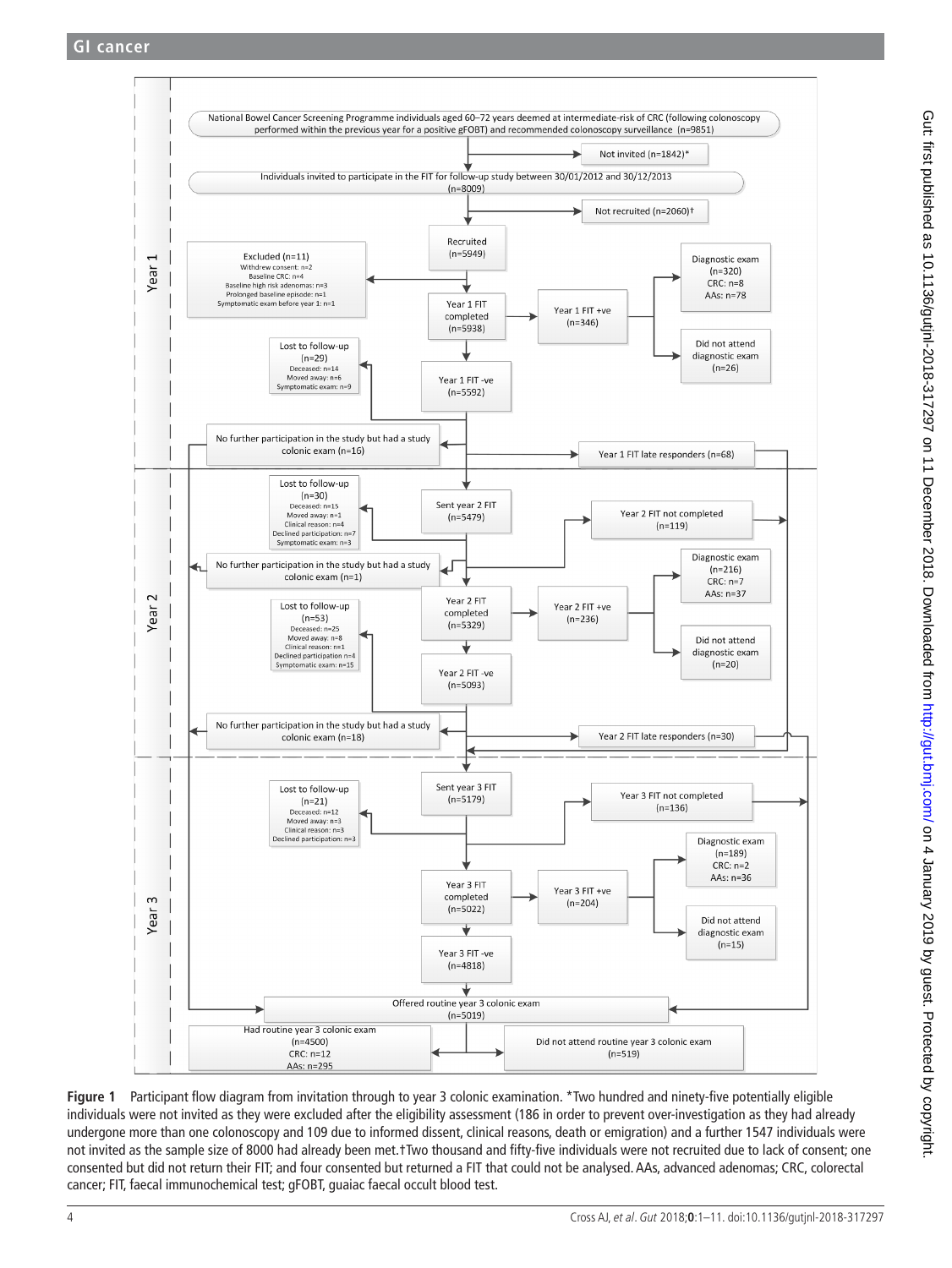<span id="page-4-0"></span>

|       | Age at invitation | <b>Invited</b> |         | Participants* |        | Non-participants* |        |          |
|-------|-------------------|----------------|---------|---------------|--------|-------------------|--------|----------|
| Sex   | date (years)      | N              | (%)t    | n             | (%)    | n                 | (%)    | P valuet |
| All   | All ages          | 8009           | (100.0) | 5938          | (74.1) | 2071              | (25.9) |          |
|       | $\leq 65$         | 3950           | (49.3)  | 2877          | (72.8) | 1073              | (27.2) | 0.008    |
|       | $>65$             | 4059           | (50.7)  | 3061          | (75.4) | 998               | (24.6) |          |
| Men   | All ages          | 5228           | (65.3)  | 3892          | (74.4) | 1336              | (25.6) |          |
|       | ≤65               | 2634           | (32.9)  | 1901          | (72.2) | 733               | (27.8) | < 0.001  |
|       | >65               | 2594           | (32.4)  | 1991          | (76.8) | 603               | (23.2) |          |
| Women | All ages          | 2781           | (34.7)  | 2046          | (73.6) | 735               | (26.4) |          |
|       | $\leq 65$         | 1316           | (16.4)  | 976           | (74.2) | 340               | (25.8) | 0.501    |
|       | $>65$             | 1465           | (18.3)  | 1070          | (73.0) | 395               | (27.0) |          |

\*Participants were individuals who gave consent, returned an analysable FIT at year 1 and did not subsequently withdraw from the study.

†P values are for the comparison of age at invitation date for participants and non-participants, overall and by sex.

‡Percentage of the total invited cohort (8009).

Over 3years, 725 (12.2%) participants underwent colonic examination following positive FIT, finding CRC in 17 (2.3%) and AAs in 151 (20.8%) [\(table](#page-4-1) 2). FIT therefore identified 58.6% of participants with CRC (17/29) and 33.9% of participants with AAs (151/446) over 3 years at a threshold of  $40 \mu g/g$ . Diagnostic yields at years 1, 2 and 3 were, respectively, 2.5%, 3.2% and 1.1% for CRC, and 24.4%, 17.1% and 19.0% for AAs [\(table](#page-4-1) 2).

FIT positivity was higher at lower thresholds. In programme analysis, 3-year positivity was 13.2% at 40µg/g, and 28.8% at  $10 \mu$ g/g [\(table](#page-5-0) 3). Sensitivities for CRC increased while specificities decreased at lower thresholds and with multiple tests. Sensitivities and specificities of the first FIT were, respectively, 27.6% and 94.1% at 40µg/g, and 51.7% and 86.2% at 10µg/g [\(table](#page-6-0) 4). Over 3 years, programme sensitivities were 58.6% at  $40 \mu g/g$  and 72.4% at 10µg/g, and programme specificities were 86.4% at 40µg/g and 71.1% at 10µg/g. Similar patterns were observed in cumulative test analyses ([table](#page-6-0) 4). Diagnostic accuracy estimates at  $30 \mu g/g$  and  $20 \mu g/g$  are shown in online supplementary table [4.](https://dx.doi.org/10.1136/gutjnl-2018-317297)

At lower thresholds, greater proportions of FIT-detected CRCs were found at year 1 (71.4% at 10µg/g versus 47.1% at

40µg/g) (data not shown). PPVs for CRC were smaller at lower thresholds and with multiple tests. In programme analysis after 3years, PPVs were 2.4% at 40µg/g and 1.4% at 10µg/g. NPVs fell between 99.6% and 99.9% for all thresholds and numbers of tests [\(table](#page-6-0) 4).

Subgroup analyses by sex and age were underpowered; however, sensitivities were generally higher in older (>65 years) participants, while specificities were generally higher in younger (≤65 years) participants and women (online [supplementary](https://dx.doi.org/10.1136/gutjnl-2018-317297) [tables 5 and 6](https://dx.doi.org/10.1136/gutjnl-2018-317297)).

FIT was less sensitive but more specific for AAs than CRC. Sensitivities for AAs increased and specificities decreased at lower thresholds and with multiple tests. Three-year programme sensitivities for AAs were 33.4% at 40  $\mu$ g/g and 56.6% at 10  $\mu$ g/g, and programme specificities were 88.3% at 40 µg/g and 73.7% at  $10 \mu g/g$  [\(table](#page-7-0) 5). PPVs were higher and NPVs lower for AAs than for CRC [\(table](#page-7-0) 5).

Although lacking in power, subgroup analyses revealed that sensitivities for AAs were slightly higher and specificities lower in men and older (>65 years) participants (online [supplementary tables 7 and 8\)](https://dx.doi.org/10.1136/gutjnl-2018-317297). Excluding participants with

<span id="page-4-1"></span>

| Table 2                               |                |                     |        |                  |        |           |                        | Uptake, positivity rate and diagnostic yield of the faecal immunochemical test (FIT) at years 1, 2 and 3 and over all 3 years |        |                          |       |                        |        |
|---------------------------------------|----------------|---------------------|--------|------------------|--------|-----------|------------------------|-------------------------------------------------------------------------------------------------------------------------------|--------|--------------------------|-------|------------------------|--------|
|                                       | Uptake         |                     |        | Positivity rate  |        |           | Colonic exam performed |                                                                                                                               |        | Diagnostic yield*        |       |                        |        |
|                                       | <b>Invited</b> | Completed FIT testt |        | Tested positive‡ |        | Any exam§ |                        | Colonoscopy¶                                                                                                                  |        | <b>Colorectal cancer</b> |       | Advanced<br>adenomas** |        |
| Year                                  | n              | $\mathsf{n}$        | (%)    | $\mathsf{n}$     | (%)    | n         | (%)                    | $\mathsf{n}$                                                                                                                  | (%)    | $\mathsf{n}$             | (%)   | $\mathsf{n}$           | (%)    |
|                                       | 8009           | 5938                | (74.1) | 346††            | (5.8)  | 320       | (92.5)                 | 317                                                                                                                           | (99.1) | 8                        | (2.5) | 78                     | (24.4) |
|                                       | 5479           | 5329                | (97.3) | 236              | (4.4)  | 216       | (91.5)                 | 212                                                                                                                           | (98.1) |                          | (3.2) | 37                     | (17.1) |
| 3                                     | 5179           | 5022                | (97.0) | 204              | (4.1)  | 189       | (92.6)                 | 184                                                                                                                           | (97.4) | 2                        | (1.1) | 36                     | (19.0) |
| Cumulative                            | 8009           | 5938                | (74.1) | 786##            | (13.2) | 725       | (92.2)                 | 713                                                                                                                           | (98.3) | 17                       | (2.3) | 151                    | (20.8) |
| <b>Routine</b><br>year 3 colonic exam |                |                     |        |                  |        | 4500      |                        | 4420                                                                                                                          | (98.2) | 12                       | (0.3) | 295                    | (6.6)  |
| <b>Entire study</b><br>findings       |                |                     |        |                  |        | 5225      |                        | 5133                                                                                                                          | (98.2) | 29                       | (0.6) | 446                    | (8.5)  |
|                                       |                |                     |        |                  |        |           |                        |                                                                                                                               |        |                          |       |                        |        |

\*Diagnostic yield in participants who underwent colonic examination.

†Participants who gave consent, returned an analysable FIT at year 1 and did not subsequently withdraw from the study.

‡Percentages calculated using the number of participants who completed FIT as the denominator. In the pilot study, a threshold of 20 µg haemoglobin (Hb)/g faeces was used to denote test positivity. The positivity threshold used in the rest of the study was 40 µg Hb/g faeces.

§Participants who underwent colonoscopy or CT colonography. Percentages calculated using the number of FIT positive participants as the denominator.

¶Participants who had a colonoscopy. Percentages calculated using the number of participants who underwent colonic examination as the denominator.

\*\*Advanced adenomas were defined as adenomas ≥10mm, with villous or tubulovillous histology, or high-grade dysplasia.

††Three participants tested positive at year 1 during the pilot study based on a threshold of 20 µg Hb/g. They are included as FIT positive in this table even though their faecal haemoglobin levels were lower than the 40 µg Hb/g threshold used in the rest of the study.

‡‡Participants who were FIT positive with any FIT, regardless of whether they had completed all FITs that they were offered.

Gut: first published as 10.1136/gutjnl-2018-317297 on 11 December 2018. Downloaded from http://gut.brnj.com/ on 4 January 2019 by guest. Protected by copyright Gut: tirst published as 10.1136/gutjnl-2018-317297 on 11 December 2018. Downloaded from thtp://gut.bmj.com/ on 4 January 2019 y guest. Protected by copyright.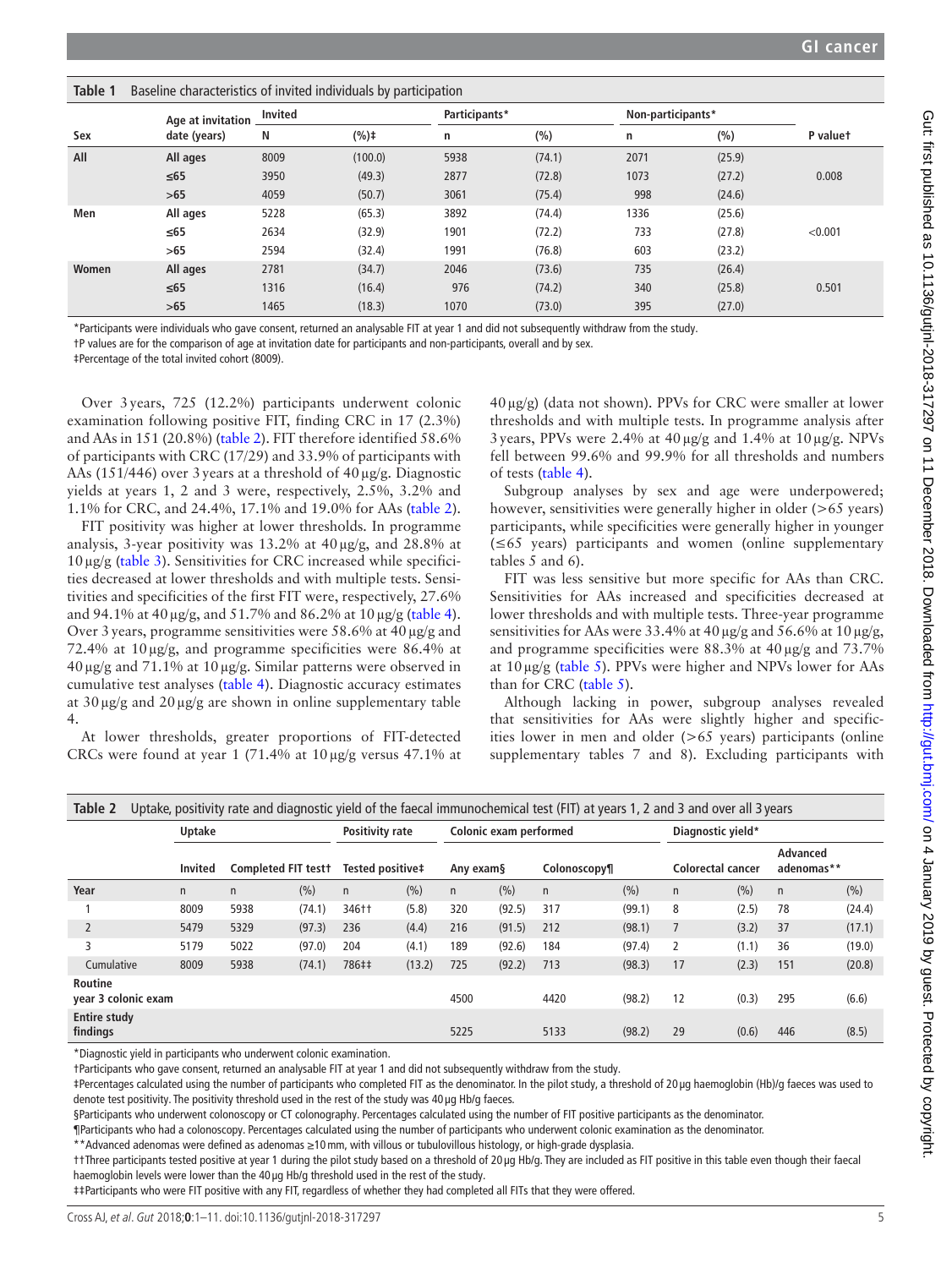<span id="page-5-0"></span>

| Table 3       | Positivity rate of the faecal immunochemical test (FIT) at different thresholds in participants who completed one, two, or three tests |                   |                 |                        |        |
|---------------|----------------------------------------------------------------------------------------------------------------------------------------|-------------------|-----------------|------------------------|--------|
| FIT threshold |                                                                                                                                        |                   | All             |                        |        |
| $(\mu g/g)$   | Test                                                                                                                                   |                   | Completed test* | <b>Tested positive</b> |        |
|               |                                                                                                                                        |                   | n               | n                      | (% )   |
| 40            |                                                                                                                                        | First             | 5938            | 343†                   | (5.8)  |
|               |                                                                                                                                        | Second‡           | 5459            | 245                    | (4.5)  |
|               |                                                                                                                                        | Third§            | 4892            | 195                    | (4.0)  |
|               | Over two tests                                                                                                                         | <b>CTA¶</b>       | 5802            | 588                    | (10.1) |
|               |                                                                                                                                        | PA**              | 5938            | 588                    | (9.9)  |
|               | Over three tests                                                                                                                       | CTA <sub>†</sub>  | 5480            | 783                    | (14.3) |
|               |                                                                                                                                        | <b>PA##</b>       | 5938            | 783                    | (13.2) |
| 30            |                                                                                                                                        | First             | 5938            | 415                    | (7.0)  |
|               |                                                                                                                                        | Second‡           | 5393            | 293                    | (5.4)  |
|               |                                                                                                                                        | Third§            | 4785            | 238                    | (5.0)  |
|               | Over two tests                                                                                                                         | <b>CTA</b> ¶      | 5808            | 708                    | (12.2) |
|               |                                                                                                                                        | <b>PA**</b>       | 5938            | 708                    | (11.9) |
|               | Over three tests                                                                                                                       | CTA++             | 5493            | 946                    | (17.2) |
|               |                                                                                                                                        | PA##              | 5938            | 946                    | (15.9) |
| 20            |                                                                                                                                        | First             | 5938            | 545                    | (9.2)  |
|               |                                                                                                                                        | Second‡           | 5274            | 357                    | (6.8)  |
|               |                                                                                                                                        | Third§            | 4616            | 291                    | (6.3)  |
|               | Over two tests                                                                                                                         | <b>CTA</b>        | 5819            | 902                    | (15.5) |
|               |                                                                                                                                        | PA**              | 5938            | 902                    | (15.2) |
|               | Over three tests                                                                                                                       | CTA <sub>tt</sub> | 5518            | 1193                   | (21.6) |
|               |                                                                                                                                        | <b>PA##</b>       | 5938            | 1193                   | (20.1) |
| 10            |                                                                                                                                        | First             | 5938            | 841                    | (14.2) |
|               |                                                                                                                                        | Second‡           | 4986            | 487                    | (9.8)  |
|               |                                                                                                                                        | Third§            | 4225            | 384                    | (9.1)  |
|               | Over two tests                                                                                                                         | <b>CTA¶</b>       | 5857            | 1328                   | (22.8) |
|               |                                                                                                                                        | $PA**$            | 5938            | 1328                   | (22.4) |
|               | Over three tests                                                                                                                       | CTA++             | 5553            | 1712                   | (30.8) |
|               |                                                                                                                                        | <b>PA##</b>       | 5938            | 1712                   | (28.8) |

\*Participants who tested positive at a given threshold at year 1 or 2 were excluded from subsequent analyses.

†Three participants tested positive at year 1 during the pilot study based on faecal haemoglobin levels higher than 20 µg haemoglobin (Hb)/g but lower than the 40 µg Hb/g threshold used in the rest of the study. In this table, they only appear as FIT positive if their faecal haemoglobin levels met the stated thresholds.

‡Includes participants who completed their second FIT, either at year 2 or 3.

§Includes participants who completed their third FIT.

 ¶Includes participants who completed at least two FITs or who tested positive at year 1. Participants were classed as positive if they tested positive with either of their first two FITs.

\*\*Includes participants who completed at least one FIT. Participants were classed as positive if they tested positive with either of their first two FITs.

††Includes participants who completed all three FITs or who tested positive with any FIT. Participants were classed as positive if they tested positive with any FIT.

‡‡Includes participants who completed at least one FIT. Participants were classed as positive if they tested positive with any FIT.

CTA, cumulative test analysis; PA, programme analysis.

non-adenocarcinomas (squamous cell carcinoma: n=1; neuroendocrine tumours: n=2) saw 3-year programme sensitivities for CRC increase from 72.4% to 80.8% at 10µg/g (data not shown). Excluding participants with colonic examinations of unknown quality ( $n=587$ ) or with confirmed IBD ( $n=19$ ) had negligible effects on diagnostic accuracy estimates, although excluding participants with confirmed or possible IBD  $(n=68)$  saw the 3-year programme sensitivity for CRC increase to 75.0% at 10µg/g (data not shown).

The mean incremental cost per participant for 3yearly colonoscopy surveillance versus 3 years of annual FIT  $(40 \mu g/g)$  was £365, and the total cost difference was £2 169 341. Incremental costs per additional AA and CRC detected by colonoscopy surveillance were £7354 and £180 778, respectively. Replacing colonoscopy with FIT surveillance nationally over a screening cycle would have a significant impact on budget savings: the total saving was estimated to be  $£4.7$  million (online [supplemen](https://dx.doi.org/10.1136/gutjnl-2018-317297)[tary figure 1](https://dx.doi.org/10.1136/gutjnl-2018-317297) and [supplementary tables 9–12\)](https://dx.doi.org/10.1136/gutjnl-2018-317297).

# **Discussion**

In this study, we evaluated the potential of annual FIT for postpolypectomy surveillance of intermediate-risk patients instead of 3yearly colonoscopy. Annual FIT was well accepted with initial consent and FIT return of 74% and subsequent FIT return of 97% and less costly than colonoscopy surveillance. Sensitivities increased at lower FIT positivity thresholds; at a threshold of  $10 \mu$ g/g, 3-year programme sensitivities were 72% for CRC and 57% for AAs.

Increased FIT sensitivity was accompanied by increased positivity and reduced specificity. Compared with one FIT at  $40 \mu g/g$ , 3 years of low-threshold  $(10 \mu g/g)$  FIT was associated with five times as many positive and false positive results. Nevertheless, even with the latter regimen, cumulative positivity was only 29%. Substituting 3yearly colonoscopy in intermediate-risk patients with low-threshold annual FIT could therefore reduce numbers of colonoscopies by 71%. However, this strategy would increase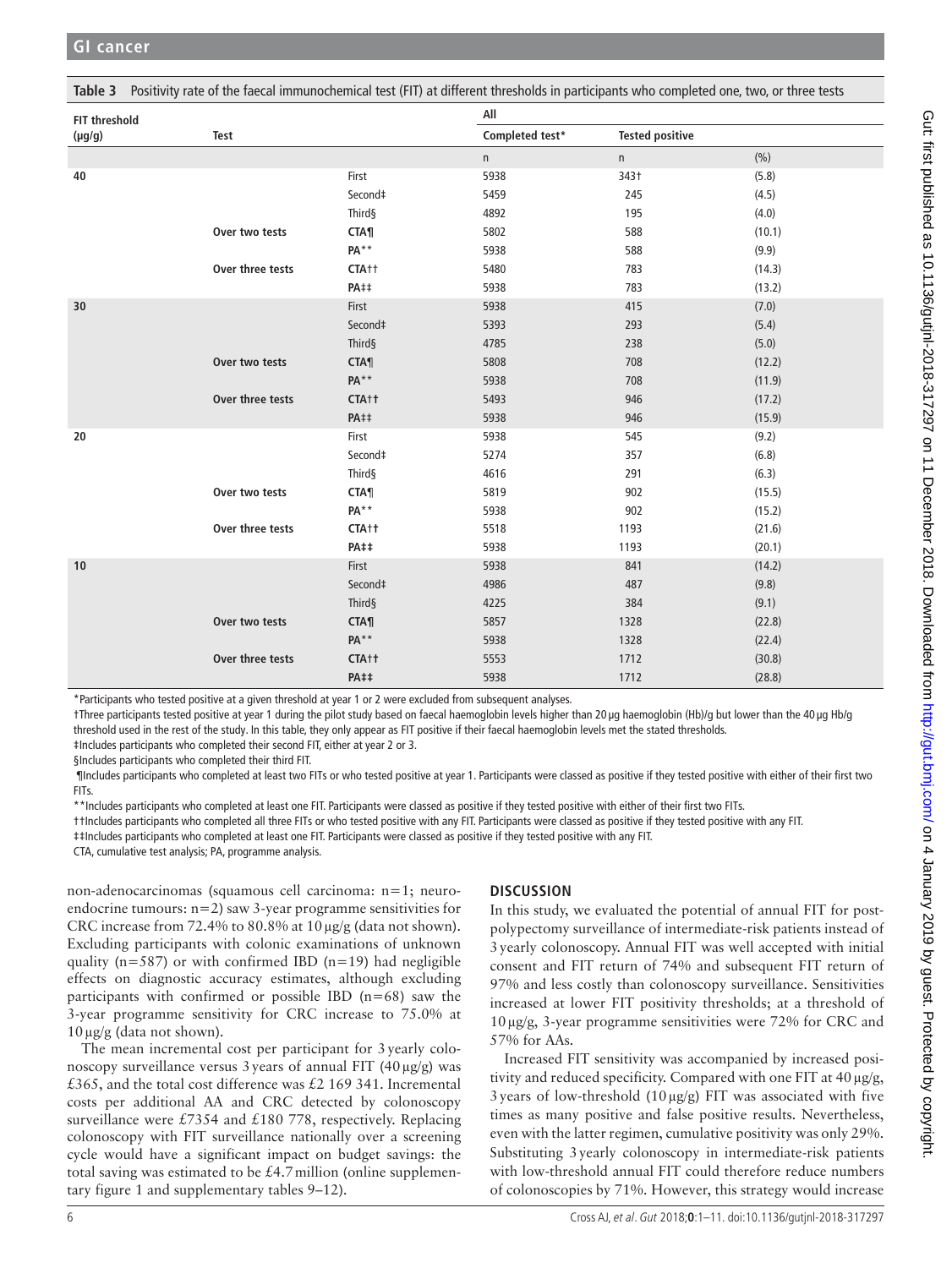|                                 |                     | Table 4 Sensitivity, specificity, positive predictive value (PPV) and negative predictive value (NPV) of the faecal immunochemical test (FIT) at thresholds of 40 µg/g and 10 µg/g for colorectal cancer in<br>participants who completed one, two, or three tests and underwent colonic examination |              |                        |                                        |      |                      |                      |                            |                      |
|---------------------------------|---------------------|------------------------------------------------------------------------------------------------------------------------------------------------------------------------------------------------------------------------------------------------------------------------------------------------------|--------------|------------------------|----------------------------------------|------|----------------------|----------------------|----------------------------|----------------------|
| Test<br>FIT threshold<br>(6/61) |                     | Completed test*                                                                                                                                                                                                                                                                                      | Participants | with colorectal cancer | Participants without colorectal cancer |      | Sensitivity (95% CI) | Specificity (95% CI) | PPV (95% CI)               | NPV (95% CI)         |
|                                 |                     | $\blacksquare$                                                                                                                                                                                                                                                                                       | Ê            | 준                      | 운                                      | 론    | ್ಗೆ                  | ್ಥೆ                  | ್ಯೆ                        | వి                   |
| $\overline{40}$                 | First               | 5225                                                                                                                                                                                                                                                                                                 | $\infty$     | ភ                      | 309                                    | 4887 | 27.6 (12.7 to 47.2)  | 94.1 (93.4 to 94.7)  | 2.5(1.1 to 4.9)            | 99.6 (99.3 to 99.7)  |
|                                 | Second <sup>†</sup> | 4864                                                                                                                                                                                                                                                                                                 |              |                        | 218                                    | 4630 | 43.8 (19.8 to 70.1)  | 95.5 (94.9 to 96.1)  | 3.1 (1.3 to 6.3)           | 99.8 (99.6 to 99.9)  |
|                                 | Third‡              | 4448                                                                                                                                                                                                                                                                                                 | $\sim$       |                        | 178                                    | 4263 | 28.6 (3.7 to 71.0)   | 96.0 (95.4 to 96.5)  | 1.1 $(0.1 to 4.0)$         | 99.9 (99.7 to 100.0) |
| Over two tests                  | <b>CTA§</b>         | 5181                                                                                                                                                                                                                                                                                                 | ١5           |                        | 527                                    | 4630 | 62.5 (40.6 to 81.2)  | 89.8 (88.9 to 90.6)  | 2.8 (1.6 to 4.5)           | 99.8 (99.6 to 99.9)  |
|                                 | PAT <sub>1</sub>    | 5225                                                                                                                                                                                                                                                                                                 |              | 4                      | 527                                    | 4669 | 51.7 (32.5 to 70.6)  | 89.9 (89.0 to 90.7)  | $2.8(1.6 \text{ to } 4.5)$ | 99.7 (99.5 to 99.8)  |
| Over three tests                | $T A^*$             | 4990                                                                                                                                                                                                                                                                                                 |              |                        | 705                                    | 4263 | 77.3 (54.6 to 92.2)  | 85.8 (84.8 to 86.8)  | 2.4(1.4 to 3.7)            | 99.9 (99.7 to 100.0) |
|                                 | PA <sub>tt</sub>    | 5225                                                                                                                                                                                                                                                                                                 | Ξ            | 12                     | 705                                    | 4491 | 58.6 (38.9 to 76.5)  | 86.4 (85.5 to 87.4)  | 2.4(1.4 to 3.7)            | 99.7 (99.5 to 99.9)  |
| $\approx$                       | First               | 5225                                                                                                                                                                                                                                                                                                 | 15           | $\overline{4}$         | 718                                    | 4478 | 51.7 (32.5 to 70.6)  | 86.2 (85.2 to 87.1)  | 2.0(1.1 to 3.4)            | 99.7 (99.5 to 99.8)  |
|                                 | Second <sup>†</sup> | 4458                                                                                                                                                                                                                                                                                                 | S            | G                      | 437                                    | 4010 | 45.5 (16.7 to 76.6)  | 90.2 (89.3 to 91.0)  | 1.1 (0.4 to 2.6)           | 99.9 (99.7 to 99.9)  |
|                                 | Third#              | 3853                                                                                                                                                                                                                                                                                                 |              |                        | 345                                    | 3504 | 25.0 (0.6 to 80.6)   | 91.0 (90.1 to 91.9)  | 0.3(0.0 to 1.6)            | 99.9 (99.8 to 100.0) |
| Over two tests                  | <b>CTA§</b>         | 5191                                                                                                                                                                                                                                                                                                 | 20           |                        | 1155                                   | 4010 | 76.9 (56.4 to 91.0)  | 77.6 (76.5 to 78.8)  | 1.7(1.0 to 2.6)            | 99.9 (99.7 to 99.9)  |
|                                 | <b>PAT</b>          | 5225                                                                                                                                                                                                                                                                                                 | 20           |                        | 1155                                   | 4041 | 69.0 (49.2 to 84.7)  | 77.8 (76.6 to 78.9)  | 1.7(1.0 to 2.6)            | 99.8 (99.6 to 99.9)  |
| Over three tests                | $TAA^*$             | 5028                                                                                                                                                                                                                                                                                                 | ភ            |                        | 1500                                   | 3504 | 87.5 (67.6 to 97.3)  | 70.0 (68.7 to 71.3)  | 1.4(0.9 to 2.1)            | 99.9 (99.8 to 100.0) |
|                                 | PA <sub>††</sub>    | 5225                                                                                                                                                                                                                                                                                                 |              |                        | 1500                                   | 3696 | 72.4 (52.8 to 87.3)  | 71.1 (69.9 to 72.4)  | 1.4(0.9 to 2.1)            | 99.8 (99.6 to 99.9)  |

99.8 (99.6 to 99.9)

"Participants who tested positive at a given threshold at year 1 or 2 were excluded from subsequent analyses.<br>Throudes participants who completed their second FT, either at year 2 or 3.<br>#Includes participants who completed \*Participants who tested positive at a given threshold at year 1 or 2 were excluded from subsequent analyses.

<span id="page-6-0"></span>†Includes participants who completed their second FIT, either at year 2 or 3.

‡Includes participants who completed their third FIT.

§indudes participants who completed at least two FITs or who tested positive at year 1 . Participants were classed as positive if they tested positive with either of their first two FITs.<br>"Includes participants who complet §Includes participants who completed at least two FITs or who tested positive at year 1. Participants were classed as positive if they tested positive with either of their first two FITs.

¶Includes participants who completed at least one FIT. Participants were classed as positive if they tested positive with either of their first two FITs.

\*\*Includes participants who completed all three FITs or who tested positive with any FIT. Participants were classed as positive if they tested positive with any FIT.

††Includes participants who completed at least one FIT. Participants were classed as positive if they tested positive with any FIT. CTA, cumulative test analysis; FN, false negative; FP, false positive; PA, programme analysis; TN, true negative; TP, true positive.

7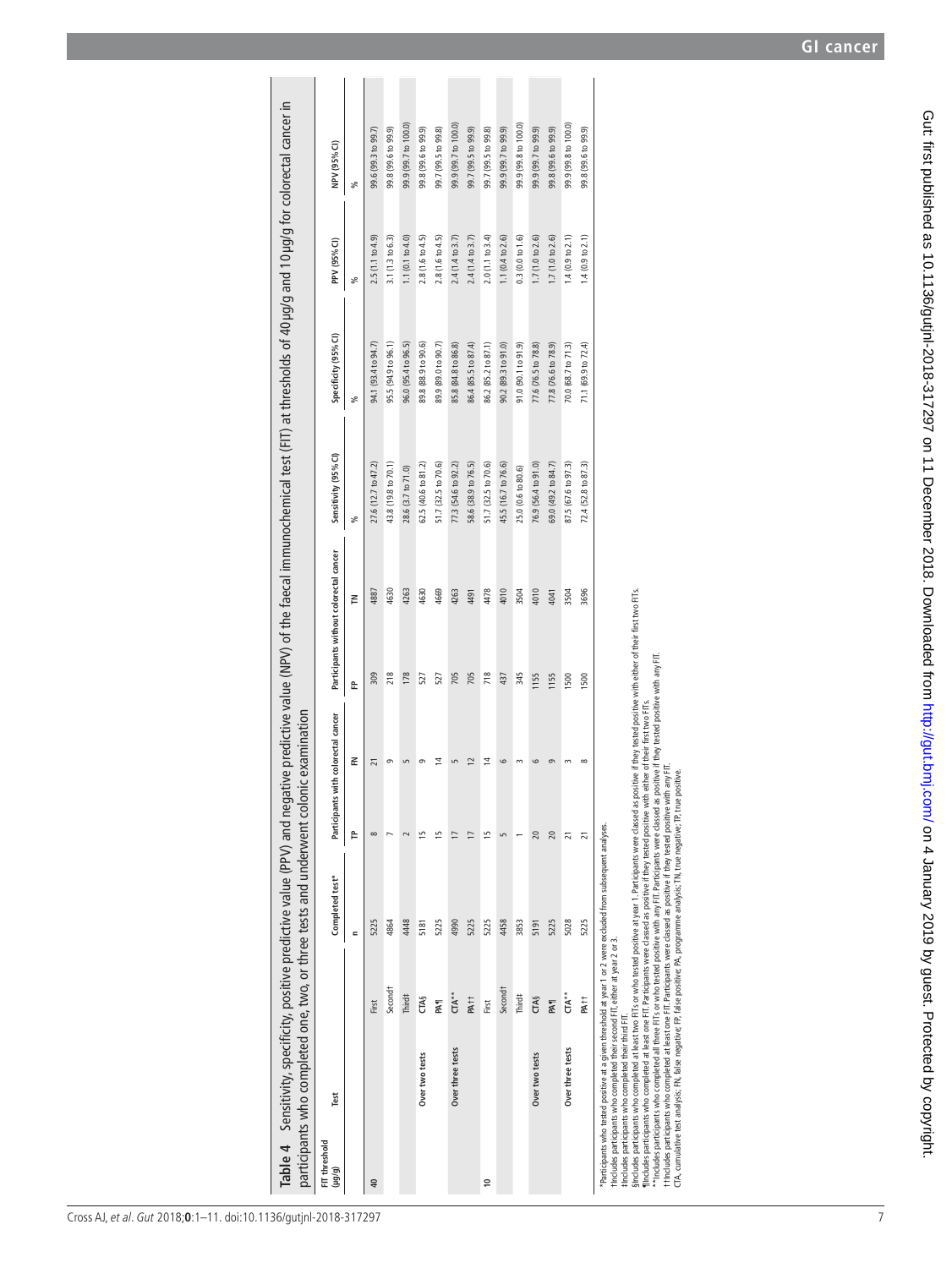| Table 5 Sensitivity, specificity, positive predictive value (PPV) and negative predictive value (NPV) of the faecal immunochemical test (FIT) at thresholds of 40 µg/g and 10 µg/g for advanced adenomas in<br>participants who completed one, two or three tests and underwent colonic examination and did not have colorectal cancer diagnosed                                                                                                                                                                                                                                 |                     |                 |     |                                     |                                           |        |                               |                      |                     |                     |
|----------------------------------------------------------------------------------------------------------------------------------------------------------------------------------------------------------------------------------------------------------------------------------------------------------------------------------------------------------------------------------------------------------------------------------------------------------------------------------------------------------------------------------------------------------------------------------|---------------------|-----------------|-----|-------------------------------------|-------------------------------------------|--------|-------------------------------|----------------------|---------------------|---------------------|
| Test<br>FIT threshold<br>(6/61)                                                                                                                                                                                                                                                                                                                                                                                                                                                                                                                                                  |                     | Completed test* |     | Participants with advanced adenomas | Participants without advanced<br>adenomas |        | Sensitivity (95% CI)          | Specificity (95% CI) | PPV (95% CI)        | NPV (95% CI)        |
|                                                                                                                                                                                                                                                                                                                                                                                                                                                                                                                                                                                  |                     | c               | Ê   | 준                                   | 운                                         | $\leq$ | వ్                            | వ్                   | వ్                  | వ్                  |
| $\overline{40}$                                                                                                                                                                                                                                                                                                                                                                                                                                                                                                                                                                  | First               | 5196            | 75  | 365                                 | 234                                       | 4522   | I7.0 (13.6 to 20.9)           | 95.1 (94.4 to 95.7)  | 24.3 (19.6 to 29.4) | 92.5 (91.8 to 93.3) |
|                                                                                                                                                                                                                                                                                                                                                                                                                                                                                                                                                                                  | Second <sup>†</sup> | 4848            | 57  | 325                                 | $\frac{18}{18}$                           | 4305   | 10.2 (7.3 to 13.8)            | 96.0 (95.3 to 96.5)  | 17.0 (12.2 to 22.6) | 93.0 (92.2 to 93.7) |
|                                                                                                                                                                                                                                                                                                                                                                                                                                                                                                                                                                                  | Third#              | 441             | 35  | 273                                 | 143                                       | 3990   | 11.4 $(8.0 \text{ to } 15.4)$ | 96.5 (95.9 to 97.1)  | 19.7 (14.1 to 26.3) | 93.6 (92.8 to 94.3) |
| Over two tests                                                                                                                                                                                                                                                                                                                                                                                                                                                                                                                                                                   | <b>CTA§</b>         | 5157            | 112 | 325                                 | 415                                       | 4305   | 25.6 (21.6 to 30.0)           | 91.2 (90.4 to 92.0)  | 21.3 (17.8 to 25.0) | 93.0 (92.2 to 93.7) |
|                                                                                                                                                                                                                                                                                                                                                                                                                                                                                                                                                                                  | PAT                 | 5196            | 112 | 328                                 | 415                                       | 4341   | 25.5 (21.4 to 29.8)           | 91.3(90.4 to 92.1)   | 21.3 (17.8 to 25.0) | 93.0 (92.2 to 93.7) |
| Over three tests                                                                                                                                                                                                                                                                                                                                                                                                                                                                                                                                                                 | $CTA**$             | 4968            | 147 | 273                                 | 558                                       | 3990   | 35.0 (30.4 to 39.8)           | 87.7 (86.7 to 88.7)  | 20.9 (17.9 to 24.0) | 93.6 (92.8 to 94.3) |
|                                                                                                                                                                                                                                                                                                                                                                                                                                                                                                                                                                                  | PA <sub>††</sub>    | 5196            | 147 | 293                                 | 558                                       | 4198   | 33.4 (29.0 to 38.0)           | 88.3 (87.3 to 89.2)  | 20.9 (17.9 to 24.0) | 93.5 (92.7 to 94.2) |
| $\approx$                                                                                                                                                                                                                                                                                                                                                                                                                                                                                                                                                                        | First               | 5196            | 145 | 295                                 | 573                                       | 4183   | 33.0 (28.6 to 37.6)           | 88.0 (87.0 to 88.9)  | 20.2 (17.3 to 23.3) | 93.4 (92.6 to 94.1) |
|                                                                                                                                                                                                                                                                                                                                                                                                                                                                                                                                                                                  | Second <sup>+</sup> | 4447            | 51  | 231                                 | 376                                       | 3779   | 20.9 (16.4 to 26.0)           | 91.0 (90.0 to 91.8)  | 14.0 (10.8 to 17.6) | 94.2 (93.5 to 94.9) |
|                                                                                                                                                                                                                                                                                                                                                                                                                                                                                                                                                                                  | Third#              | 3849            | ₩   | 175                                 | 302                                       | 3329   | 19.7 (14.7 to 25.6)           | 91.7 (90.7 to 92.6)  | 12.5 (9.2 to 16.4)  | 95.0 (94.2 to 95.7) |
| Over two tests                                                                                                                                                                                                                                                                                                                                                                                                                                                                                                                                                                   | <b>CTA§</b>         | 5165            | 206 | 231                                 | 949                                       | 3779   | 47.1 (42.4 to 51.9)           | 79.9 (78.8 to 81.1)  | 17.8 (15.7 to 20.2) | 94.2 (93.5 to 94.9) |
|                                                                                                                                                                                                                                                                                                                                                                                                                                                                                                                                                                                  | <b>PAS</b>          | 5196            | 206 | 234                                 | 949                                       | 3807   | 46.8 (42.1 to 51.6)           | 80.0 (78.9 to 81.2)  | 17.8 (15.7 to 20.2) | 94.2 (93.4 to 94.9) |
| Over three tests                                                                                                                                                                                                                                                                                                                                                                                                                                                                                                                                                                 | $T A^*$             | 5004            | 249 | 175                                 | 1251                                      | 3329   | 58.7 (53.9 to 63.5)           | 72.7 (71.4 to 74.0)  | 16.6 (14.8 to 18.6) | 95.0 (94.2 to 95.7) |
|                                                                                                                                                                                                                                                                                                                                                                                                                                                                                                                                                                                  | PA <sub>††</sub>    | 5196            | 249 | 191                                 | 1251                                      | 3505   | 56.6 (51.8 to 61.3)           | 73.7 (72.4 to 74.9)  | 16.6 (14.8 to 18.6) | 94.8 (94.1 to 95.5) |
| Sincludes participants who completed at least two FITs or who tested positive at year 1. Participants were classed as positive if they tested positive with either of their first two FITs.<br>llncludes participants who completed at least one FIT. Participants were classed as positive if they tested positive with<br>Participants who tested positive at a given threshold at year 1 or 2 were excluded from subsequent analyses.<br>findudes participants who completed their second FIT, either at year 2 or 3.<br>#Indudes participants who completed their third FIT. |                     |                 |     | either of their first two FITs      |                                           |        |                               |                      |                     |                     |

\*\* Includes participants who completed all three FITs or who tested positive with any FIT. Participants were classed as positive if they tested positive with any FIT.<br>††holudes participants who completed at least one FIT. \*\*Includes participants who completed all three FITs or who tested positive with any FIT. Participants were classed as positive if they tested positive with any FIT. ††Includes participants who completed at least one FIT. Participants were classed as positive if they tested positive with any FIT.

<span id="page-7-0"></span>CTA, cumulative test analysis; FN, false negative; FP, false positive; PA, programme analysis; TN, true negative; TP, true positive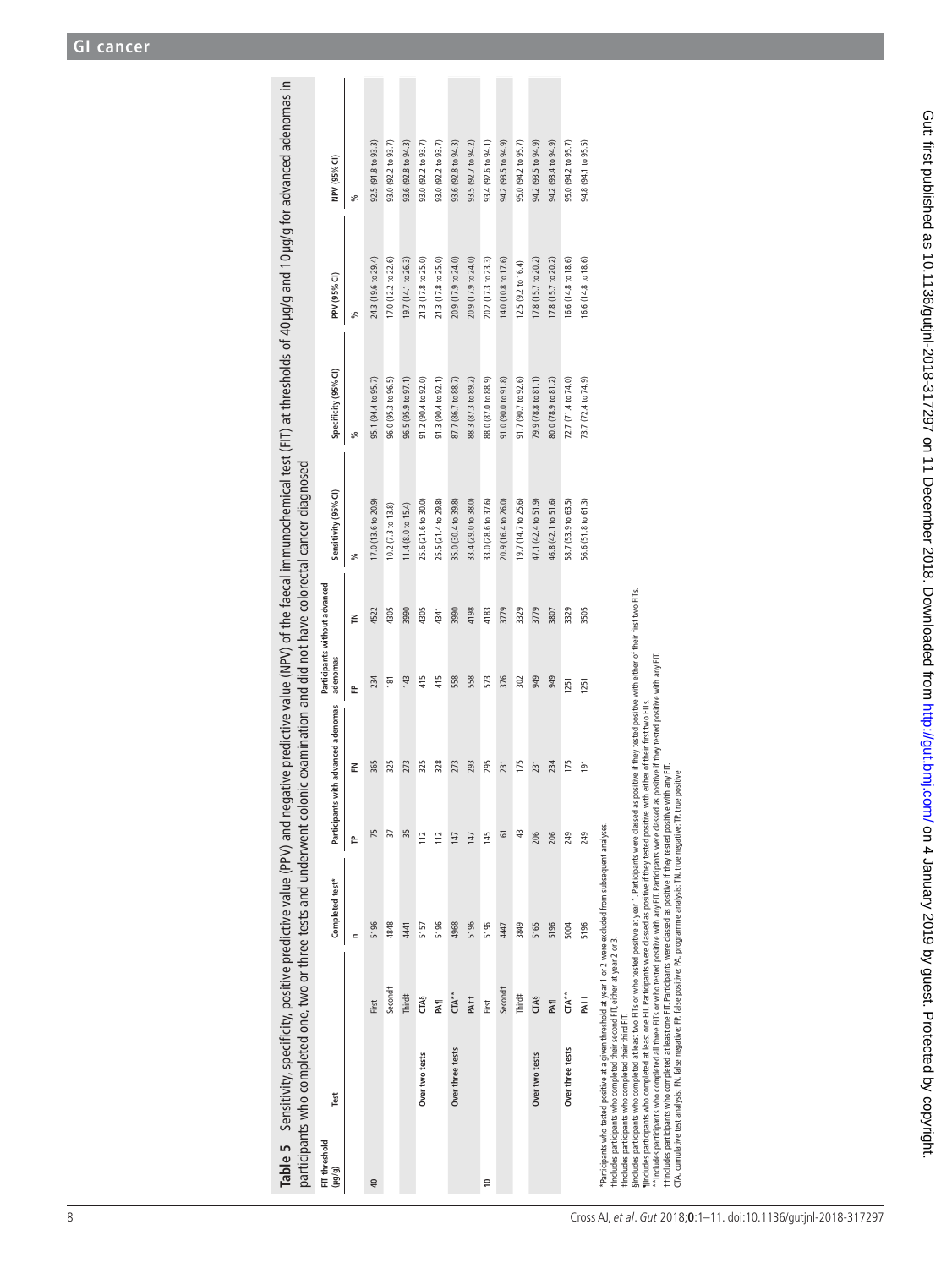the risk of missing ACN; in our data, 28% of CRCs would have been missed. Although this percentage has limited precision owing to few CRC outcomes (n=29), it may cause concern as diagnostic delay can result in disease progression. Additional concern may arise from the fact that 30% of FIT-detected CRCs were not found until years 2 and 3, even with the low-threshold. If in practice FIT return following a negative result is depressed by false reassurance, the proportion of cancers missed by FIT could be even higher.

This discussion requires consideration of what is an 'acceptable' proportion of missed cancers, accounting for the possibility that missed cancers could be detected at treatable stages with continued FIT surveillance. This comes with the caveat that FIT return may fall following repeat negative testing. Delayed detection of AAs is less serious given the slower rate of transformation from adenoma to cancer,  $\frac{137}{137}$  and a 3-year programme sensitivity of 57% may be considered acceptable.

It is interesting to consider these results in light of the findings of our 'Intermediate Adenoma' study[.8 38](#page-9-4) Analysing long-term CRC incidence in intermediate-risk patients postpolypectomy, we identified two risk subgroups. In the higher risk subgroup, comprising patients with suboptimal quality colonoscopies, adenomas ≥20mm, high-grade adenomas or proximal polyps at baseline, colonoscopy surveillance was associated with a halving in incidence. In lower risk patients without these features, the value of surveillance was unclear. Therefore, while higher risk patients significantly benefit from 3yearly colonoscopy, annual FIT may suffice for lower risk patients. FIT may also be useful in the surveillance of high-risk patients; for example, as a substitute for the 1-year colonoscopy. Future studies should investigate FIT performance in different risk subgroups.

Further research is needed to understand the influence of sex and age on FIT performance. Consistent with the literature, higher positivity was observed in men and older participants, reflecting the increased prevalence of  $ACN$ <sup>[19 39 40](#page-10-12)</sup> Sensitivities were generally higher and specificities lower in men and older participants, although subgroup analyses lacked power. Other studies have reported variability in diagnostic accuracy of FIT by sex and age, leading to recommendations for individualisation of positivity thresholds.[19 39 40](#page-10-12) PPVs are particularly important as they indicate the probability of a colonoscopy being unnecessary following positive FIT. Here we did not detect a consistent pattern due to insufficient power, but a study of the Basque Country CRC Screening Programme found PPVs of FIT for ACN to be significantly higher in men than women at thresholds between 20  $\mu$ g/g and 60  $\mu$ g/g.<sup>39</sup> Well-powered studies should investigate whether this is also the case in individuals undergoing surveillance.

FIT sensitivity varies according to lesion type and location. Here we reported higher sensitivities when the three non-adenocarcinomas were excluded; these were not detected by FIT, even at 10µg/g. Poor sensitivity has also been reported for proximal and serrated lesions[.41](#page-10-14) Sensitivity may be improved by combining FIT with other faecal biomarker tests.<sup>42</sup> A multitarget molecular stool test has shown greater sensitivity than FIT for ACN and for proximal and large serrated lesions, although has lower specificity.<sup>[41 43](#page-10-14)</sup> An evaluation of FIT and molecular stool testing as alternatives to colonoscopy surveillance is underway,<sup>[44](#page-10-16)</sup> although further research should examine how these perform in combination.

Intermediate-risk patients are currently recommended to undergo surveillance until they have two consecutive negative colonoscopies.[45](#page-10-17) Stopping rules for FIT-based surveillance would have to consider the susceptibility of some patients to repeatedly

test false positive; something we observed in our analysis of BCSP participants who underwent gFOBT screening.<sup>4</sup>

To our knowledge, this study is the largest to have evaluated FIT for surveillance and the only to have evaluated FIT specifically in patients undergoing postpolypectomy surveillance. Previous studies included patients attending surveillance for personal or family histories of CRC.<sup>22–27</sup> In four of these, sensitivities were calculated for a single FIT performed prior to surveillance colonoscopy.<sup>23–26</sup> One study of 808 patients reported sensitivities of 70% for CRC and 44% for AAs for Hemeselect, a qualitative FIT that was deemed positive when the concentration of faecal haemoglobin exceeded  $200-300 \mu g/g.<sup>23</sup>$  $200-300 \mu g/g.<sup>23</sup>$  $200-300 \mu g/g.<sup>23</sup>$  The OC-Sensor (10µg/g) achieved sensitivities for CRC and AAs, respectively, of 80% and 28% in a study of 1041 patients,  $24$  and 100%and 44% in a study of 1000.[25](#page-10-21) A fourth study stratified sensitivity estimates by indication for surveillance, showing that in 348 patients undergoing surveillance for colorectal neoplasia, sensitivities of OC-Sensor (15 µg/g) were 100% for CRC and 68% for AAs.<sup>26</sup>

These studies reported higher sensitivities than we estimated for one FIT at  $10 \mu g/g$  (52% for CRC; 33% for AAs), although small numbers of CRCs meant estimates were imprecise. Differences in patient mix, number of tests, scheduling of FIT relative to colonoscopy and the high quality of colonoscopy in England may have contributed to the discrepancy. There is one other study that evaluated FIT for surveillance with repeated testing $27$ ; among 1071 patients who completed at least one qualitative FIT between surveillance colonoscopies, sensitivities were 86% for CRC and 63% for AAs. In our study, sensitivities in patients completing at least one FIT was lower at 72% and 57% for CRC and AAs, respectively, over 3 years at  $10 \mu\text{g/g}$ .

Strengths of our study include the relatively large sample of clearly defined patients undergoing postpolypectomy surveillance and evaluation of FIT at various thresholds and with multiple tests. We tested the robustness of our results in sensitivity analyses, observing little change when participants with unknown quality examinations and IBD were excluded. The high FIT return rates are a further strength, although it is likely that our inclusion criteria inflated rates at years 2 and 3 because only individuals consenting and returning an analysable year 1 FIT were offered further FITs, limiting the generalisability of our findings. This may have also biased our diagnostic accuracy estimates because individuals who provided consent but not an analysable FIT may have participated at subsequent years.

Limitations of this study include that it examined FIT performance only in relation to the first surveillance colonoscopy. We do not know the effect of continuing with FIT beyond 3years. Furthermore, we assumed that colonic examinations detected all ACN; given that 98% of participants who underwent examination had colonoscopy, the 'gold-standard' investigation, $32$  this assumption is reasonable. That said, colonoscopy is not perfectly sensitive and occasionally misses adenomas and CRCs.<sup>[47 48](#page-10-24)</sup> A small percentage of participants received CT colonography only, which shows comparable sensitivity to colonoscopy for CRC and large polyps.<sup>1</sup>

Another limitation is that endoscopists may have been aware when examinations were for positive FIT results, which may have influenced the thoroughness of examination, potentially leading to inflated sensitivity estimates of FIT-positive colonoscopies. Additionally, we assumed that the population of ACN was static. Adenoma progression rates are thought to be  $\text{low}^{13749}$ ; however, if neoplastic progression did occur, our reported sensitivities may be biased. The bias may be in either direction depending on the FIT threshold being considered, leading to both underestimation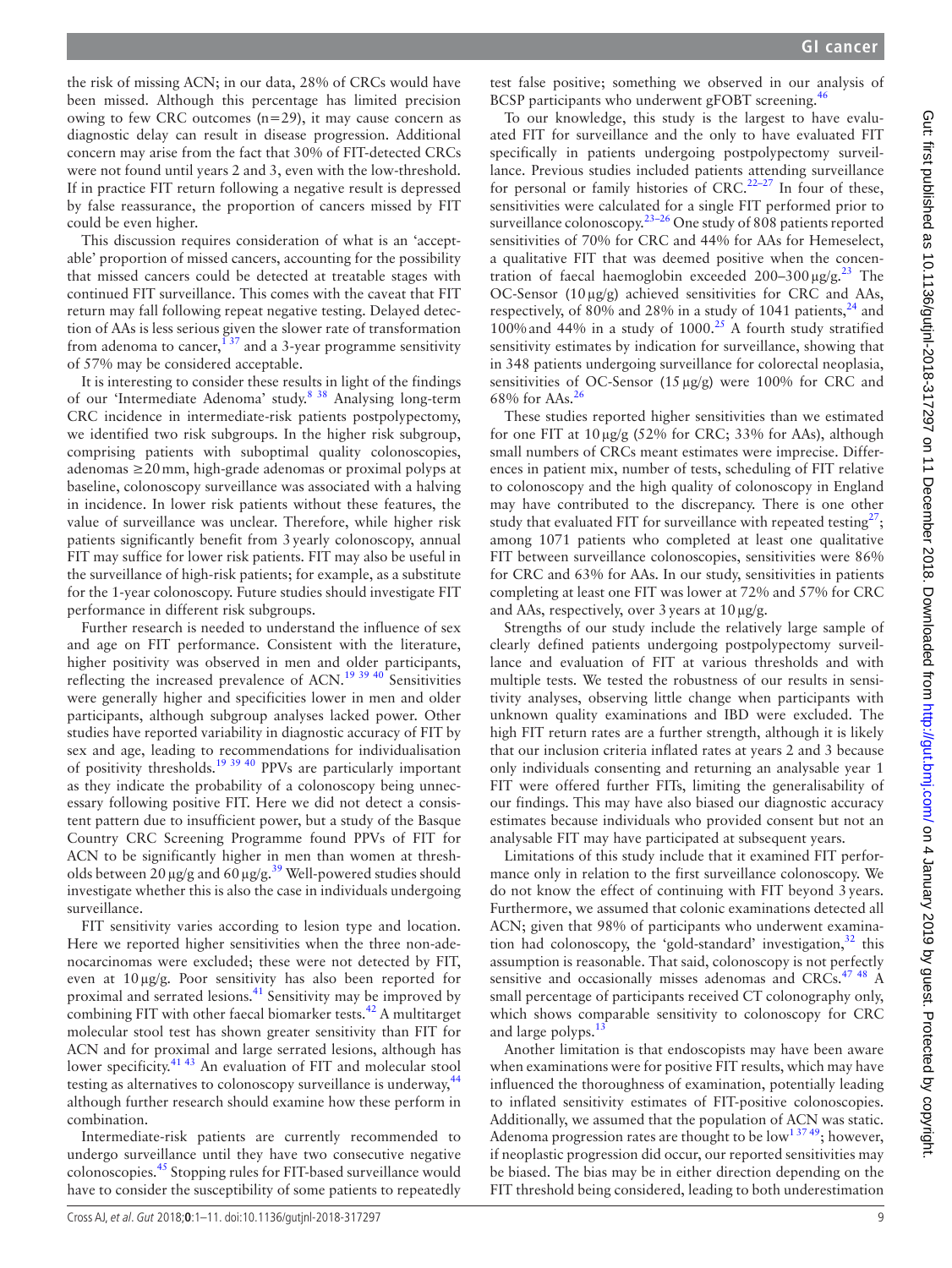and overestimation of sensitivity. Biases may have resulted from missing information, as we did not know why some individuals had multiple baseline examinations and were therefore excluded or why some did not attend any colonic examination.

Interpretation of our results should take into account the specific nature of the study population, namely that it was drawn from BCSP participants assigned as intermediate-risk at colonoscopy performed following positive gFOBT. Generalisability is not limited by the use of a single FIT brand, as different brands can achieve almost equal sensitivity when thresholds are set to yield defined positivity rates.<sup>33</sup>

#### **Conclusion**

Our results suggest that FIT could perform a role in postpolypectomy surveillance of intermediate-risk patients. If low-threshold annual FIT was implemented instead of 3yearly colonoscopy, numbers of colonoscopies could be reduced by more than 70% with significant cost savings. However, this would come at the cost of missed ACN; depending on the threshold, annual FIT could miss 30%–40% of CRCs and 40%–70% of AAs. Further research is warranted before decisions are made about whether it is reasonable to adopt FIT for surveillance. Future studies should investigate FIT performance in longer term surveillance and within subgroups of intermediate-risk patients. Further economic analyses should examine the cost implications of CRCs and AAs missed by FIT and the impact on quality-adjusted life years.

#### **Author affiliations**

<sup>1</sup> Cancer Screening and Prevention Research Group (CSPRG), Department of Surgery and Cancer, Imperial College London, London, UK <sup>2</sup>

 ${}^{2}$ Bowel Cancer Screening Programme Southern Hub, Guildford, UK

<sup>3</sup>Department of Applied Health Research, University College London, London, UK <sup>4</sup> Centre for Cancer Prevention, Wolfson Institute of Preventive Medicine, Queen Mary

University, London, UK <sup>5</sup> <sup>5</sup>Research Department of Behavioural Science and Health, University College London,

London, UK

<sup>6</sup>Faculty of Health and Medical Sciences, University of Surrey, Guildford, UK

**Acknowledgements** The investigators are grateful to the people listed below for their involvement in this study. In addition to those named, we would like to thank the personnel within the 64 Bowel Cancer Screening Centres we liaised with to follow the investigations and subsequent clinician management for the participants who tested FIT positive and for all their invaluable support with retrieving the relevant colonic examination and histology reports for all participants in the study. A special thank you to all of the patients who contributed data to the study.

**Collaborators** Trial steering committee: Dr Andrew Veitch (Chairperson), Ms Helen Watson and Ms Lynn Faulds-Wood (patient representatives), Professor Allan Hackshaw, Professor Sue Moss, Professor Marco Novelli, Professor Matt Rutter and Professor Christopher Todd. CSPRG study staff: Mrs Elizabeth Coles, Dr Paula Kirby, Ms Amy Brenner, Ms Jessica Martin, Mrs Urvi Shah, Ms Irene Simmonds, Dr Laura Turner, Mr Jeremy Brown and Dr Fiona Lucas. Collaborators: FIT kit provision: Mr Iain McElarney, MAST Group Ltd. FIT kits were generously provided by Eiken Chemical Co Ltd (through MAST Group Ltd). BCSP Southern Hub: Mrs Sheena Pearson, Mrs Sally Benton, Mrs Helen Bruce, Ms Carole Burtonwood, Dr Magdalen Carroll, Ms Cerin John, Ms Kate Randall, Mrs Katy Allen, Dr Helen Seaman and Mr Neil Stubbs. Clinical Informatics research unit at the University of Southampton: Professor James Batchelor and Mr Wez Morris. Health Behaviour Research Centre: Ms Bernardette Bonello, Ms Harriet Bowyer, Dr Gemma Vart and Professor Jane Wardle (deceased). Public Health England (PHE): Mr Tariq Malik, Ms Claire Nickerson and Dr Suzanne Wright. Clinical advice: Professor Brian Saunders, Professor Robert Steele and Dr Roland Valori.

**Contributors** WSA, IK-H, CvW, SM, SWD, SPH, CP, IS and JS were responsible for obtaining funding and research approvals, and study design. EM, BP, KP and RH were responsible for trial management. WSA, AJC, AP, KW and SWD were responsible for data analysis and interpretation. SM and NS undertook the economic analysis. WSA, AJC, ECR and KW drafted the manuscript. All authors critically appraised the final manuscript. All authors gave final approval of the version to be published and agreed to be accountable for all aspects of the work in ensuring that questions related to the accuracy or integrity of any part of the work are

appropriately investigated and resolved. AJC and KW had final responsibility for the decision to submit for publication.

**Funding** This is a summary of independent research funded by the National Institute for Health Research (NIHR) Health Technology Assessment Programme and the Bobby Moore Fund for Cancer Research UK.

**Disclaimer** The funders of the study had no role in the study design, data collection, data analysis, data interpretation, or writing of the report, or in the decision to submit the manuscript for publication. The views expressed are those of the authors and not necessarily those of the NHS, the NIHR, the Department of Health or Cancer Research UK. Infrastructure support for this work was provided by the NIHR Imperial Biomedical Research Centre.

**Competing interests** WSA received non-financial support from Eiken Co. Ltd (MAST is UK distributor). SM is a member of the NIHR Health Services and Delivery Research (HS&DR) Funding Board. All other authors declare no competing interests.

#### **Patient consent for publication** Obtained.

**Ethics approval** Ethics approval was granted by London (City & East) Research Ethics Committee. All protocol amendments were approved (reference 11/LO/0326). The Ethics and Confidentiality Committee (ECC) of the Health Research Authority Confidentiality Advisory Group gave approval to access patient identifiers and contact details in June 2011, allowing identification and invitation of eligible participants (reference ECC 3-04(p)/2011).

**Provenance and peer review** Not commissioned; externally peer reviewed.

**Data sharing statement** Because of the sensitive nature of the data collected for this study, requests to access the dataset from qualified researchers trained in human subject confidentiality protocols may be sent to the corresponding author.

**Open access** This is an open access article distributed in accordance with the Creative Commons Attribution 4.0 Unported (CC BY 4.0) license, which permits others to copy, redistribute, remix, transform and build upon this work for any purpose, provided the original work is properly cited, a link to the licence is given, and indication of whether changes were made. See: [https://creativecommons.org/](https://creativecommons.org/licenses/by/4.0/) [licenses/by/4.0/.](https://creativecommons.org/licenses/by/4.0/)

#### **References**

- <span id="page-9-0"></span>1 Muto T, Bussey HJ, Morson BC. The evolution of cancer of the colon and rectum. [Cancer](http://dx.doi.org/10.1002/cncr.2820360944) 1975;36:2251–70.
- 2 Vogelstein B, Fearon ER, Hamilton SR, et al. Genetic alterations during colorectal-tumor development. [N Engl J Med](http://dx.doi.org/10.1056/NEJM198809013190901) 1988;319:525-32.
- <span id="page-9-1"></span>3 Atkin W, Wooldrage K, Parkin DM, et al. Long term effects of once-only flexible sigmoidoscopy screening after 17 years of follow-up: the UK Flexible Sigmoidoscopy Screening randomised controlled trial. [Lancet](http://dx.doi.org/10.1016/S0140-6736(17)30396-3) 2017;389:1299–311.
- 4 Segnan N, Armaroli P, Bonelli L, et al. Once-only sigmoidoscopy in colorectal cancer screening: follow-up findings of the Italian randomized controlled trial--SCORE. J Natl [Cancer Inst](http://dx.doi.org/10.1093/jnci/djr284) 2011;103:1310–22.
- 5 Schoen RE, Pinsky PF, Weissfeld JL, et al. Colorectal-cancer incidence and mortality with screening flexible sigmoidoscopy. [N Engl J Med](http://dx.doi.org/10.1056/NEJMoa1114635) 2012;366:2345-57.
- 6 Holme Ø, Løberg M, Kalager M, et al. Effect of flexible sigmoidoscopy screening on colorectal cancer incidence and mortality: a randomized clinical trial. [JAMA](http://dx.doi.org/10.1001/jama.2014.8266) 2014;312:606–15.
- <span id="page-9-2"></span>7 Atkin WS, Morson BC, Cuzick J. Long-term risk of colorectal cancer after excision of rectosigmoid adenomas. [N Engl J Med](http://dx.doi.org/10.1056/NEJM199203053261002) 1992;326:658–62.
- <span id="page-9-4"></span>8 Atkin W, Wooldrage K, Brenner A, et al. Adenoma surveillance and colorectal cancer incidence: a retrospective, multicentre, cohort study. [Lancet Oncol](http://dx.doi.org/10.1016/S1470-2045(17)30187-0) 2017;18:823–34. 9 Atkin WS, Saunders BP. Surveillance guidelines after removal of colorectal
- <span id="page-9-3"></span>adenomatous polyps. [Gut](http://dx.doi.org/10.1136/gut.51.suppl_5.v6) 2002;51:v6-v9. 10 Atkin WS, Valori R, Kuipers EJ, et al. European quidelines for quality assurance in
- colorectal cancer screening and diagnosis. First Edition--Colonoscopic surveillance following adenoma removal. *[Endoscopy](http://dx.doi.org/10.1055/s-0032-1309821)* 2012;44:SE151-SE163.
- 11 Lieberman DA, Rex DK, Winawer SJ, et al. Guidelines for colonoscopy surveillance after screening and polypectomy: a consensus update by the US Multi-Society Task Force on Colorectal Cancer. [Gastroenterology](http://dx.doi.org/10.1053/j.gastro.2012.06.001) 2012;143:844-57.
- 12 Hassan C, Quintero E, Dumonceau JM, et al. Post-polypectomy colonoscopy surveillance: European Society of Gastrointestinal Endoscopy (ESGE) Guideline. [Endoscopy](http://dx.doi.org/10.1055/s-0033-1344548) 2013;45:842–64.
- <span id="page-9-5"></span>13 Atkin W, Dadswell E, Wooldrage K, et al. Computed tomographic colonography versus colonoscopy for investigation of patients with symptoms suggestive of colorectal cancer (SIGGAR): a multicentre randomised trial. [Lancet](http://dx.doi.org/10.1016/S0140-6736(12)62186-2) 2013;381:1194–202.
- 14 von Wagner C, Ghanouni A, Halligan S, et al. Patient acceptability and psychologic consequences of CT colonography compared with those of colonoscopy: results from a multicenter randomized controlled trial of symptomatic patients. [Radiology](http://dx.doi.org/10.1148/radiol.12111523) 2012;263:723–31.
- <span id="page-9-6"></span>15 Gavin DR, Valori RM, Anderson JT, et al. The national colonoscopy audit: a nationwide assessment of the quality and safety of colonoscopy in the UK. [Gut](http://dx.doi.org/10.1136/gutjnl-2011-301848) 2013;62:242-9.